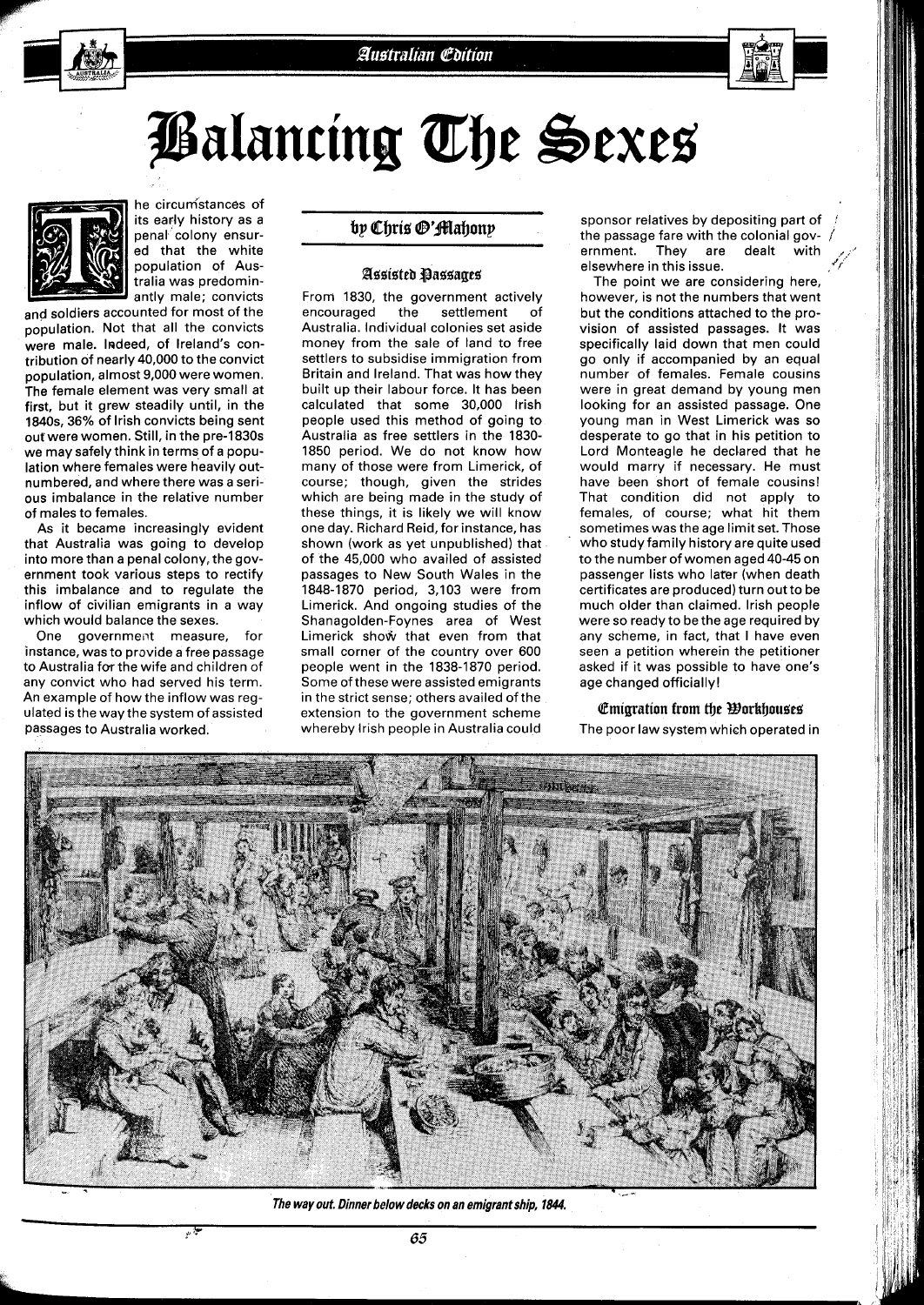

# The Old Limerick Journal

Ireland from **1838** aimed at the provision of institutional help for the destitute. They were supported from local rates. The law allowed the Poor Law Guardians of each union to use emigration as a means of lightening the burden on the rates, however, provided such emigration was voluntary. As a result, quite an amount of emigration took place directly from the workhouses.

Naturally, most of this emigration was directed towards Canada and America. The Australian content was relatively small, but it was mainly fem%le and very much connected with redressing the imbalance of the sexes in Australia. This emigration took place in the **1848-1 860** period; it can be considered under three headings.

# I. **Brpban girls**

When the Colonial Land and Emigration Office (CLEO) decided to offer a free passage to **14,000** female orphans in the **14-18** age group, they were responding to the need to redress the imbalance of the sexes in Australian society. Britain was to contribute **10,000** and Ireland **4,000.** Investigation revealed that the lrish quota could be easily and quickly recruited from the lrish workhouses; the Famine had seen to that. The scheme was a blessing for the overcrowded workhouses, trying to cope with numbers of people far larger than any they were built to house. The cost to the ratepayer was only that of 'fitting out' the girls for their journey and paying their fare across to Plymouth, where all the boats left from. Conditions aboard ship were excellent for the time, and provision was also made for the employment and supervision of the girls on arrival.

The required quota of volunteers was filled in two stages in the **1848** to **1850** period. The total contribution of the four Limerick unions to the scheme was **220** girls, as follows:

Limerick, **74** and none, a total of **74.**  Rathkeale, none and **60,** total of **60.**  Newcastle West, **18** and **38,** a total of **56.** 

Kilmallock, none and **30,** a total of **30.** 

It would be valuable if we could produce lists naming these people, or even detailed information about the arrangements for their journies. Unfortunately no list of names has survived from any union. Indeed, only in the records of the Newcastle West Union does one find any information concerning them. The relevant records of the other unions have not survived.

Towards the end of **l848** the Newcastle Guardians began to give the scheme their serious attention. A Mr. Henry was sent down by the Poor Law Commissioners in the first week of December to choose suitable candi-



**Deckscene on an emigrant ship, with a horse in its stall. Many other animals were carriedin stalls on deck.** 

dates. He chose **18.** The minutes of 3rd January, **1849,** make it clear that these girls were destined for South Australia. After a few false starts, they were dispatched by horse-drawn cars to Limerick and thence to Dublin by train on February 7th; the steamer to Plymouth was due to sail at **8** pm. They were accompanied by the porter, who was given funds for their rail fare and steamer passage. One may take it that these were the normal travel arrangements in other parts of the county as well, the railway link with Dublin having been established in **1848.** 

We have no details about the **38** girls who constituted the second batch, as the minute books for the period November, **1849** to February, **1852**  have been lost.

## 2. Western Australia

In 1852 the Limerick Union was respon-<br>sible for one further group scheme. viduals or family groups wishing to emi-

Again, the initiative came from the CLEO in London. They were looking for girls in the **17-25** age group and were offering a free passage from Plymouth to Western Australia. In July, **1852,** the Guardians selected **50,** of whom the Commissioners' inspector approved **30.** They sailed from Plymouth on the Travancore at the end of September.

No doubt, all of these girls can be identified from Australian sources; lrish sources have preserved the identity of only one of them: Mary O'Brien of Limerick Electoral Division (ED) was sent in place of a girl who dropped out at the last minute. Mrs. Charlotte O'Sullivan, matron of the workhouse, volunteered to take charge of the girls on the voyage in return for a free passage. Her offer was accepted.

#### 3. Indibiduals

viduals or family groups wishing to emi-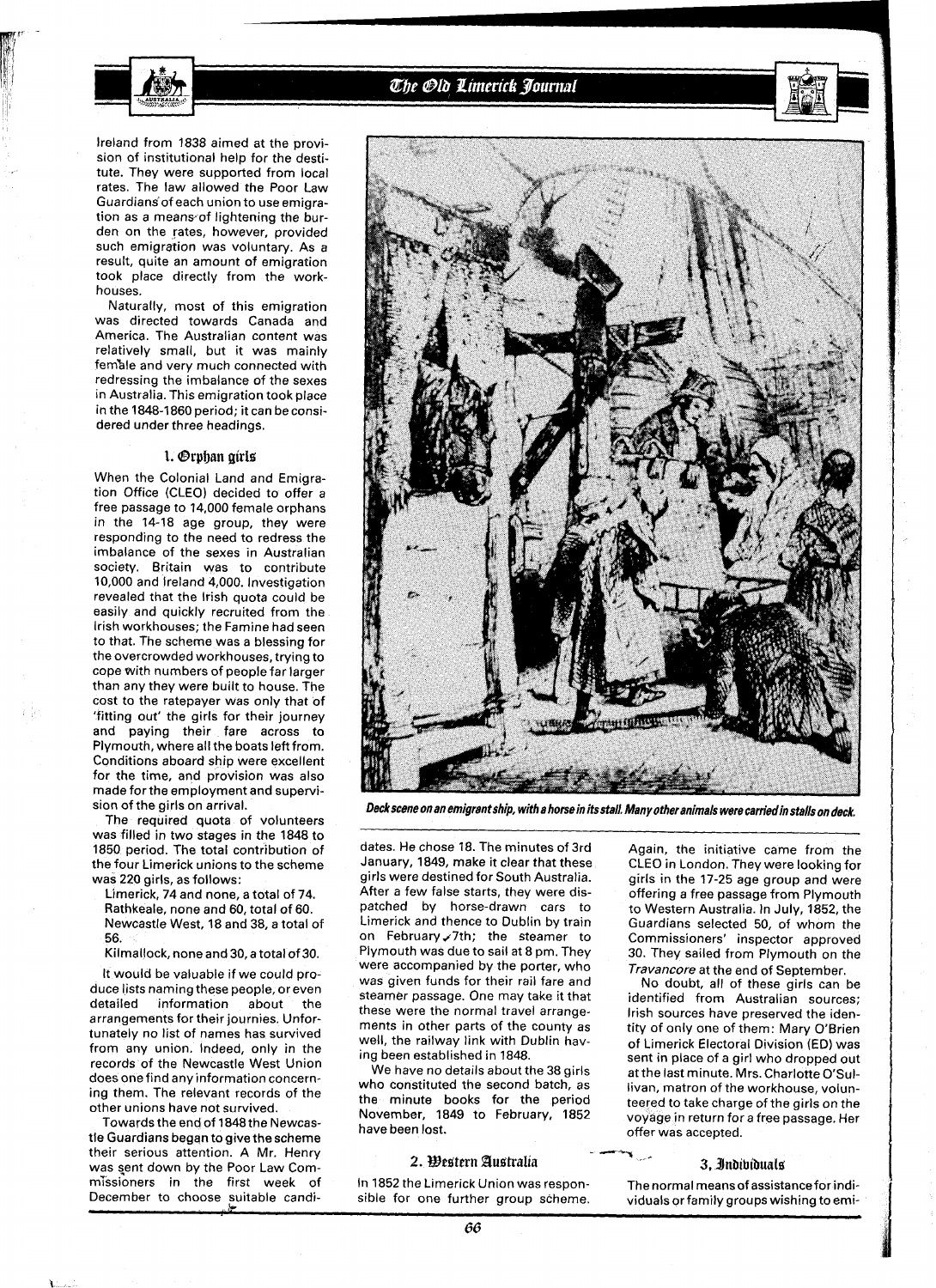

On board an emigrant ship. 'Land, ho!' In the first half of the nineteenth century it was the practice for vessels bound for Australia to hug the African coast closely, and to call at one or more ports on the voyage to take in fresh provisions. As a result, the passengers sighted land more frequently than in this century.

grate was to respond positively when all or part of an inmate's passage had been received from relatives abroad. As we have said, this type of response was concerned mainly with emigration to America. The Australian element was miniscule by comparison, and a study of the records shows that, in most cases, it was connected with the scheme to help wives to join their ex-convict husbands. Though few, these cases are worth looking at, if only because the record enables usto identify many of them.

Let us look at them union by union; returns are available for the 1849-1859 period.

## **Pimerick** Nnion

In 1852 Catherine McNamara and her son Patrick of Cloontra ED were allowed to avail of a free passage to join Catherine's husband in New South Wales.

In 1853 three women - Eliza Singleton and Matilda Taylor from Limerick, and Bridget Bradley from Cloontra availed of free passages to join theirexconvict husbands in New South Wales.

In 1854 Bridget and Margaret McNamara from Killeely ED had spent 'several years' in the workhouse before getting the opportunity to sail for Melbourne in May, 1854. Unfortunately, the record does not tell us what the opportunity was. How reliable, or otherwise, were the ages given can be seen clearly in this case. The girls were referred to twice; the first time they were supposed to be aged 17 and 20 respectively; the second time it was 16 and 17!

"ln"1855 Anne Marshall (who had spent ten years in the workhouse) had

her passage paid by an uncle in Australia. She left about October, but the record does not tell us what part of Australia she was bound for.

Johanna Kennedy of Limerick left for Sydney about the end of October, 1856. Her uncle had deposited the passage money at Sydney, but, according to the record, her ultimate destination was Tasmania, or Van Diemen's Land, as it was then known. She sailed from Birkenhead in the care of a lady called Honora Burke, who was not in the workhouse.

Ann Bradley from Cloontra would appear to have sailed for Australia about October, 1857.

The emigration of the three Sweeney children - William, Joseph and Margaret - from Limerick gives a glimpse of what some families had to go through before being reunited abrg'ad. The father had gone out alone (or was sent?) some years previously, leaving a wife and three children. Unable to support the family, the wife, Mary, had placed her children in the Limerick Workhouse until such time as they could all join him. In 1857 her husband sent most of the passage money; the Poor Law Guardians made up the deficit, and all four set off for Melbourne about March, 1858.

A free passage for the three Kennedy children - Jeremiah, Mary and Andrew -was obtained by their father, aformer convict. They were dispatched via Waterford in May, 1858.

#### **Kilmallock Cinion**

In May, 1852, approval was given to Ellen Beckham, aged 24, from Darragh ED, to join her father who had been transported. He had arranged her passage to Morton Bay.

In December the departure of Bess Crawford of Kilmallock ED was approved, but no specificdestination in Australia was given.

Four 1853 emigrants can be identified, all of them bound for South Australia. They were: Edmund Maume, Bridget McLoughlin, and Bridget Clifton, all from Charleville, and Catherine Clifford, whose place of origin we do not know. Charleville, though just over 

Between Ireland and Australia: emigrants play and dance a jig, 1850.